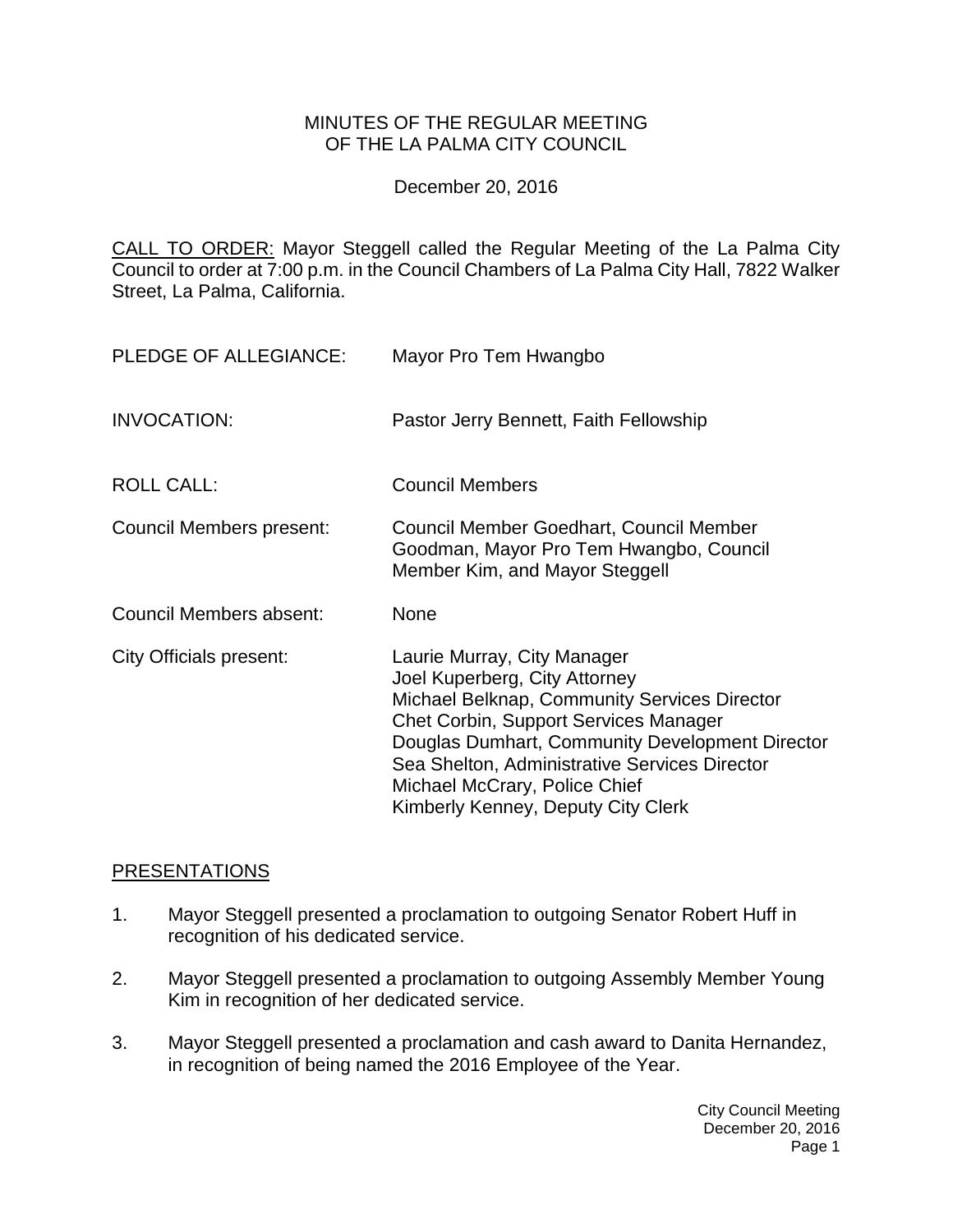4. [Mayor Steggell presented a proclamation and cash award to Joe Guerrero, in](http://lapalma.granicus.com/MediaPlayer.php?view_id=&clip_id=1047&meta_id=137872)  [recognition of being named the 2016 Supervisor/Professional Employee of the](http://lapalma.granicus.com/MediaPlayer.php?view_id=&clip_id=1047&meta_id=137872)  [Year.](http://lapalma.granicus.com/MediaPlayer.php?view_id=&clip_id=1047&meta_id=137872)

### [ORAL COMMUNICATIONS](http://lapalma.granicus.com/MediaPlayer.php?view_id=&clip_id=1047&meta_id=137873)

Bill Meil, Ted Reina, Kris Moskowitz, and Abe Waheed, La Palma residents and members of Volunteers in Policing, and Gail Poan, a La Palma resident and Neighborhood Watch member presented Interim Police Chief McCrary with tokens of their appreciation for all he did for the La Palma Police Department, the Volunteers, and the community during his tenure.

#### [RECESS THE CITY COUNCIL AND CONVENE AS THE CITY OF LA PALMA AS](http://lapalma.granicus.com/MediaPlayer.php?view_id=&clip_id=1047&meta_id=137875) [SUCCESSOR AGENCY TO THE DISSOLVED COMMUNITY DEVELOPMENT](http://lapalma.granicus.com/MediaPlayer.php?view_id=&clip_id=1047&meta_id=137875)  [COMMISSION AT 7:21 P.M.](http://lapalma.granicus.com/MediaPlayer.php?view_id=&clip_id=1047&meta_id=137875)

Deputy City Clerk Kenney stated, "The City Council will now recess and convene as the Successor Agency to the Dissolved Community Development Commission of the City La Palma. Members of the La Palma City Council receive no compensation or stipend as a result of convening or participating in the Successor Agency or otherwise as serving as members of the Successor Agency."

### [CONSENT CALENDAR](http://lapalma.granicus.com/MediaPlayer.php?view_id=&clip_id=1047&meta_id=137877)

A. Approval of Successor Agency Minutes

Minutes of the December 6, 2016, Regular Meeting of the Successor Agency.

B. Successor Agency First Quarter Cash and Investment Report, Fiscal Year 2016- 17, as of September 30, 2016

Receive and file the Cash and Investment Report for the first quarter of Fiscal Year 2016-17.

Council Member Kim made a motion to approve Consent Calendar Items A and B.

The motion was seconded by Council Member Goedhart and carried on the following vote:

> AYES: Council Member Goedhart, Council Member Goodman, Mayor Pro Tem Hwangbo, Council Member Kim, and Mayor Steggell

> > City Council Meeting December 20, 2016 Page 2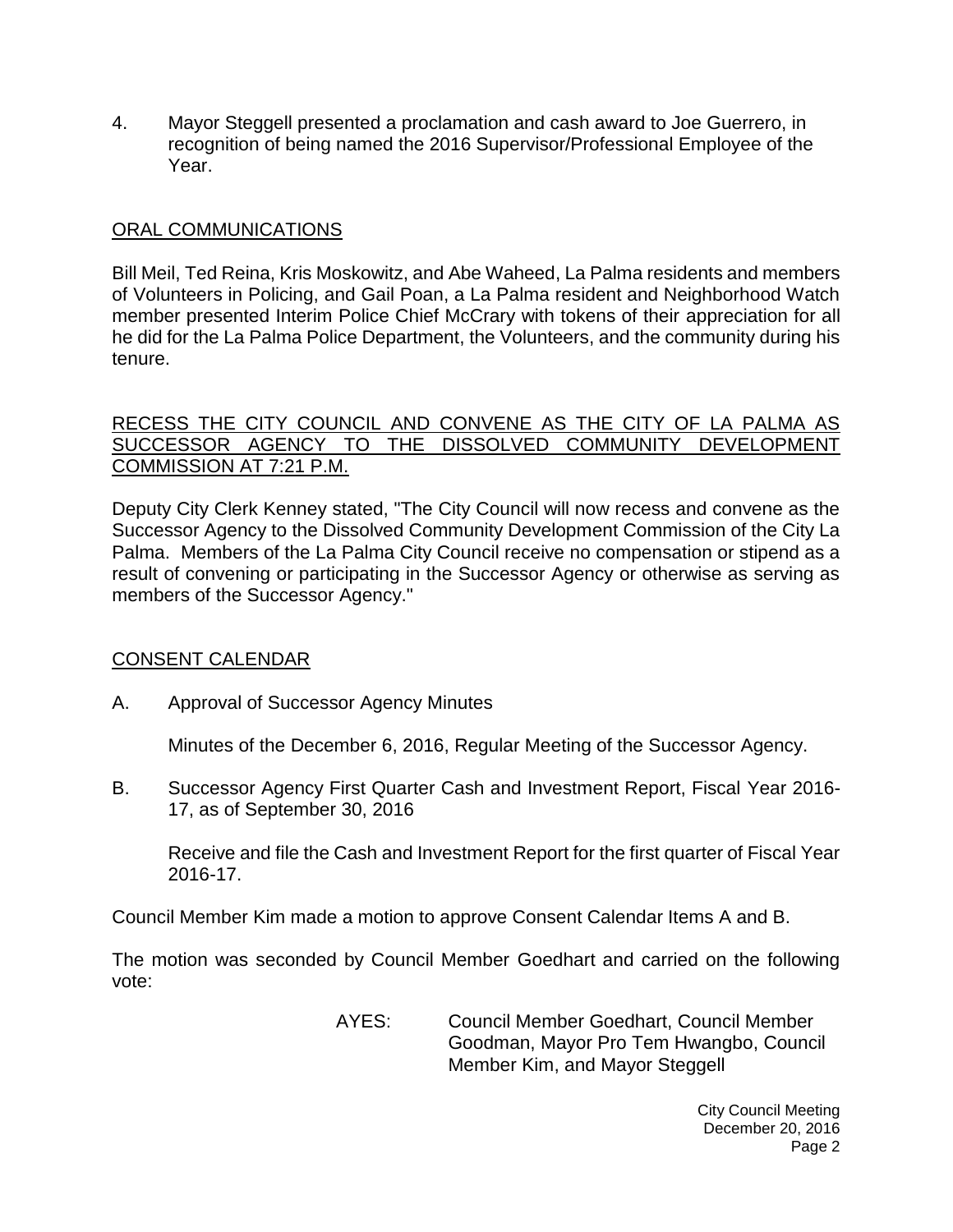NOES: None

### PUBLIC HEARINGS

None Scheduled.

## REGULAR ITEMS

None Scheduled.

#### [ADJOURN THE CITY OF LA PALMA AS SUCCESSOR AGENCY TO THE DISSOLVED](http://lapalma.granicus.com/MediaPlayer.php?view_id=&clip_id=1047&meta_id=137886)  [COMMUNITY DEVELOPMENT COMMISSION, AND RECONVENE AS THE CITY](http://lapalma.granicus.com/MediaPlayer.php?view_id=&clip_id=1047&meta_id=137886)  [COUNCIL AT 7:22 P.M.](http://lapalma.granicus.com/MediaPlayer.php?view_id=&clip_id=1047&meta_id=137886)

#### [CONSENT CALENDAR](http://lapalma.granicus.com/MediaPlayer.php?view_id=&clip_id=1047&meta_id=137887)

1. Waive the Reading of All Ordinances

Waive the reading of all Ordinances in their entirety and read by title only.

2. Approval of Council Minutes

Minutes of the December 6, 2016, Regular Meeting of the City Council.

3. Approval of Register of Demands

Resolution No. 2016-77 approving the Registers of Demands for December 20, 2016.

4. City of La Palma First Quarter Cash and Investment Report, Fiscal Year 2016-17, as of September 30, 2016

Receive and file the Cash and Investment Report for the first quarter of Fiscal Year 2016-17.

5. First Quarter Operating Report, Fiscal Year 2016-17

Receive and file the First Quarter Operating Report.

6. Comprehensive Annual Financial Report (CAFR) for the Fiscal Year Ending June 30, 2016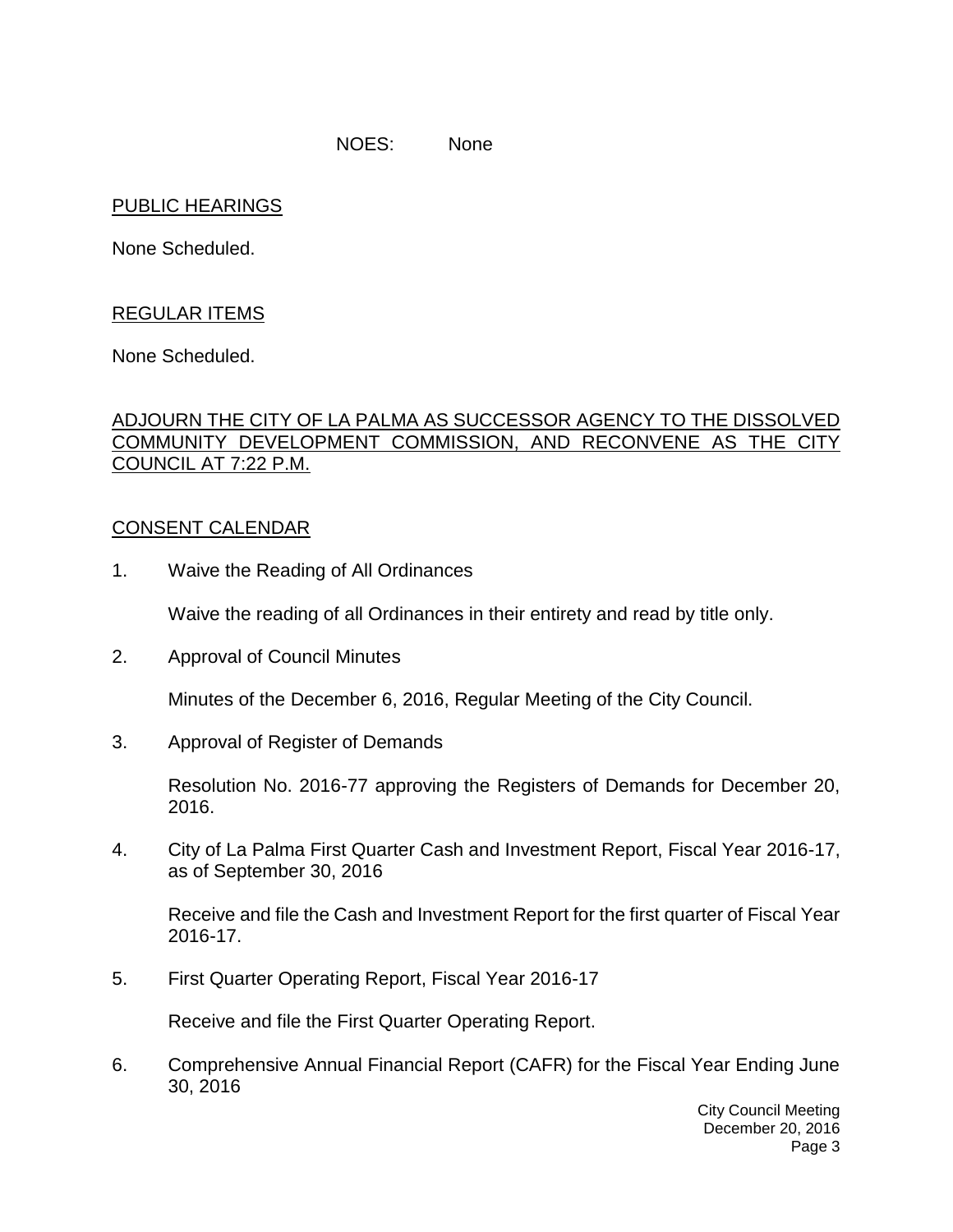Receive and file the Comprehensive Annual Financial Report (CAFR) of the City of La Palma for the Fiscal Year ended June 30, 2016.

Council Member Kim made a motion to approve Consent Calendar Items 1 through 6.

The motion was seconded by Mayor Pro Tem Hwangbo and carried on the following vote:

AYES: Council Member Goedhart, Council Member Goodman, Mayor Pro Tem Hwangbo, Council Member Kim, and Mayor Steggell

NOES: None

#### ITEMS PULLED FROM THE CONSENT CALENDAR

7. [Award of Contract for Tree Maintenance Services](http://lapalma.granicus.com/MediaPlayer.php?view_id=&clip_id=1047&meta_id=137900)

Mayor Pro Tem Hwangbo requested to have the Item pulled from the Consent Calendar in an effort to have the item explained to the public.

City Manager Murray explained that Item 7 is the City-wide tree trimming and maintenance contract and that this provider also serves neighboring cities.

Mayor Pro Tem Hwangbo noted that he supports negotiating with vendors who serve neighboring cities and taking advantage of opportunities to collaborate with those cities.

Award a contract in the amount of \$72,000 to West Coast Arborists, Inc. (WCA) of Anaheim, California for Annual Tree Maintenance Services for three (3) years, with an option to extend the contract for two (2) additional one-year terms with a maximum contract length of five years; and authorize the Mayor to execute the Agreement.

Mayor Pro Tem Hwangbo made a motion to approve Consent Calendar Item 7.

The motion was seconded by Council Member Kim and carried on the following vote:

| AYES: | Council Member Goedhart, Council Member<br>Goodman, Mayor Pro Tem Hwangbo, Council<br>Member Kim, and Mayor Steggell |
|-------|----------------------------------------------------------------------------------------------------------------------|
| NOES: | <b>None</b>                                                                                                          |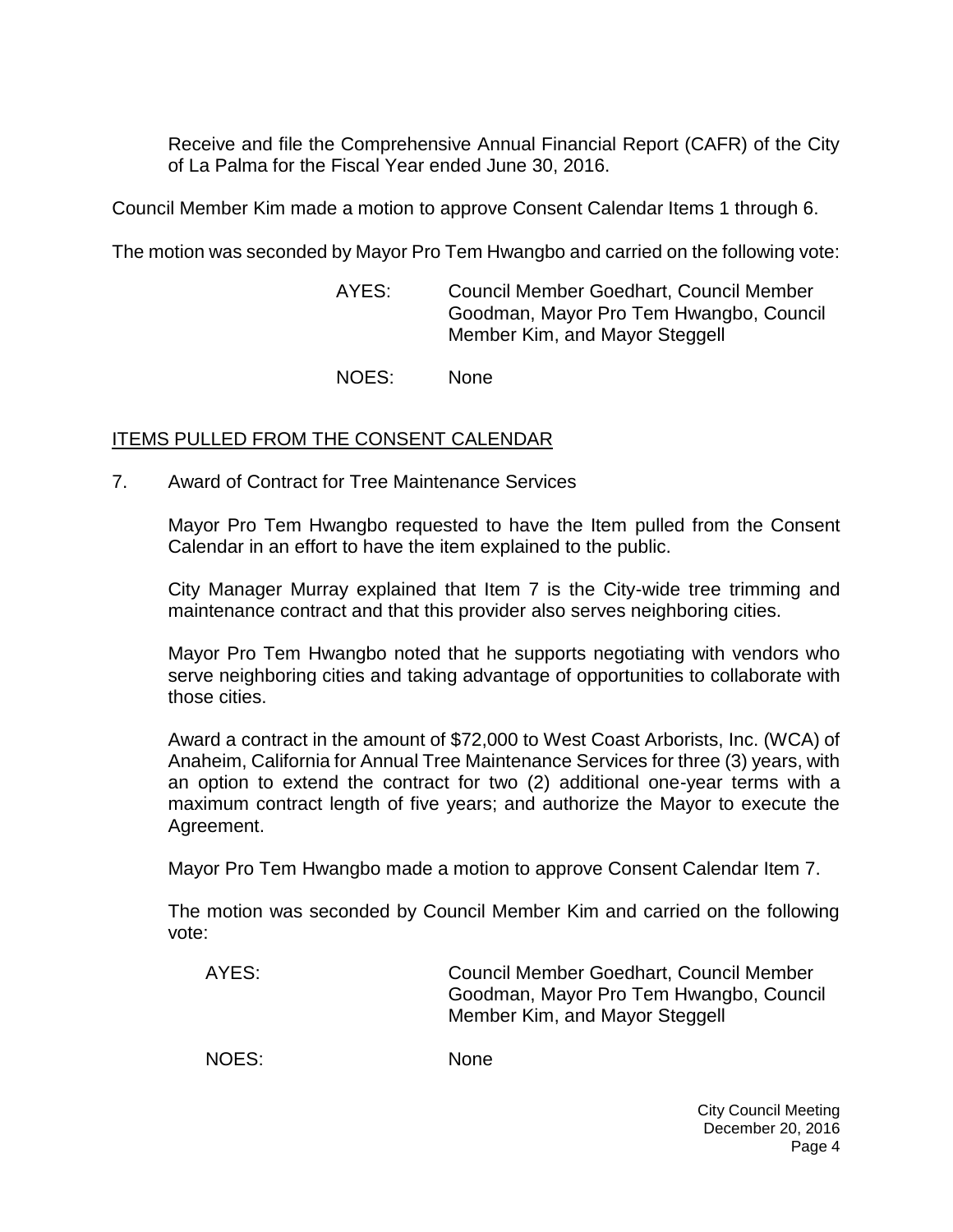#### [REGULAR ITEMS](http://lapalma.granicus.com/MediaPlayer.php?view_id=&clip_id=1047&meta_id=137903)

8. [Resolution Adopting a Part-time Salary Schedule](http://lapalma.granicus.com/MediaPlayer.php?view_id=&clip_id=1047&meta_id=137904)

Administrative Services Director Shelton gave the Staff Report.

Council Comments and Questions:

Discussion ensued regarding that because the State passed the legislation regarding the minimum wage, cities are obligated to respond; what the ramifications and/or penalties are if the City does not approve the item; that the Federal Minimum wage is only \$7 per hour; and whether there are any cities or businesses who have implemented their own minimum wage.

City Attorney Kuperberg responded that if the City chooses not to comply, it will be in violation of State law; that the penalties would be to pay each employee grieved including interest, having to pay for attorney fees if there is a lawsuit, and whatever the result or reward of the lawsuit; and that some cities have supported what is called a 'living wage' that certain contractors have to pay, but that he is not aware of cities enacting their own municipal wage.

Further discussion ensued regarding the impact to local businesses in the City; opposition to the State forcing cities to comply; and that Mayor Pro Tem Hwangbo will be casting a dissenting vote on the matter.

Adopt a Resolution of the City Council of the City of La Palma amending the salary schedule for part-time employees.

Council Member Goedhart made a motion to adopt Resolution No. 2016- 78 approving a Part-time Salary Schedule.

The motion was seconded by Council Member Kim and carried on the following vote:

- AYES: Council Member Goedhart, Council Member Goodman, Council Member Kim, and Mayor Steggell
- NOES: Mayor Pro Tem Hwangbo
- 9. [Authorize a Full-Time Police Records Clerk Position](http://lapalma.granicus.com/MediaPlayer.php?view_id=&clip_id=1047&meta_id=137911)

Mayor Pro Tem Hwangbo requested to move up Item 12 as the Police Department Assessment item is directly related to Item 9 and needs to be heard prior to taking any action.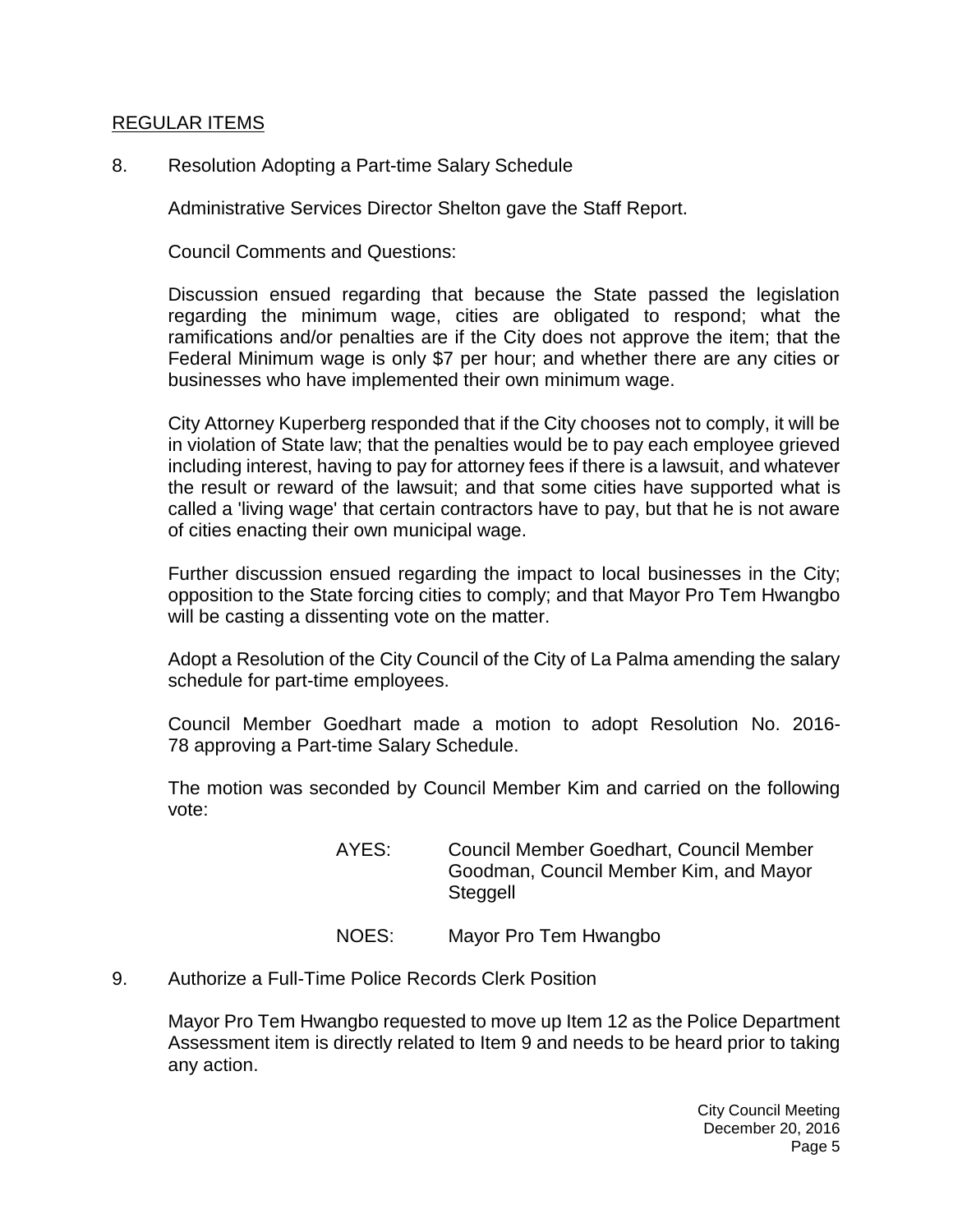City Manager Murray responded that the order in which Items are heard is up to the members of the City Council and added that this item would have been brought forward because of a vacancy that needs to be filled regardless of whether or not the Police Chief's report in Item 12 was being reviewed.

By Consensus, the City Council agreed to keep the order of Agenda items as is.

Support Services Manager Corbin gave the Staff Report.

Interim Police Chief McCrary added that when he came on board six months ago, it was clear that the part-time position was inadequate to accomplish the workload; with reporting and crime increasing, it becomes a burden on dispatchers; and it is apparent that this position needs to be reinstated to a full-time position.

Council Comments and Questions:

Discussion ensued regarding the new position having the ability to cross-train with dispatch in order to provide dispatch coverage when needed; that traditionally, this position has been a stepping stone for the dispatcher position; whether a gradual increase from part-time to full-time has been reviewed; that recruiting for anything less than a full-time position has proven to be deficient; that the workload requires a full-time position; support for the item if this is hindering productivity; that Staff had to make major budget cuts and in order to do that, the reductions were made even though it impacted service levels; that a proper analysis needs to be done before any service cuts are made; that the Police Department was doing the best job they could at the time because they decided to not cut patrol officers; support for Staff's efforts in cutting that position as a response to addressing financial issues; that volunteers are currently being used to help out as much as possible; that the Police Department is also looking at having Volunteers assist with Schools projects and other Police items that need attention; and that for a small community, there is an abundance of Volunteer resources.

Public Comment:

No members of the public wished to speak.

Authorize a full-time Police Records Clerk position and approve a Resolution adding the Police Records Clerk salary to the current La Palma Police Association (LPPA) Memorandum of Understanding (MOU).

Council Member Goedhart made a motion to adopt Resolution No. 2016-79 approving a Full-Time Police Records Clerk Position and adding the Police Records Clerk salary to the current La Palma Police Association (LPPA) Memorandum of Understanding (MOU).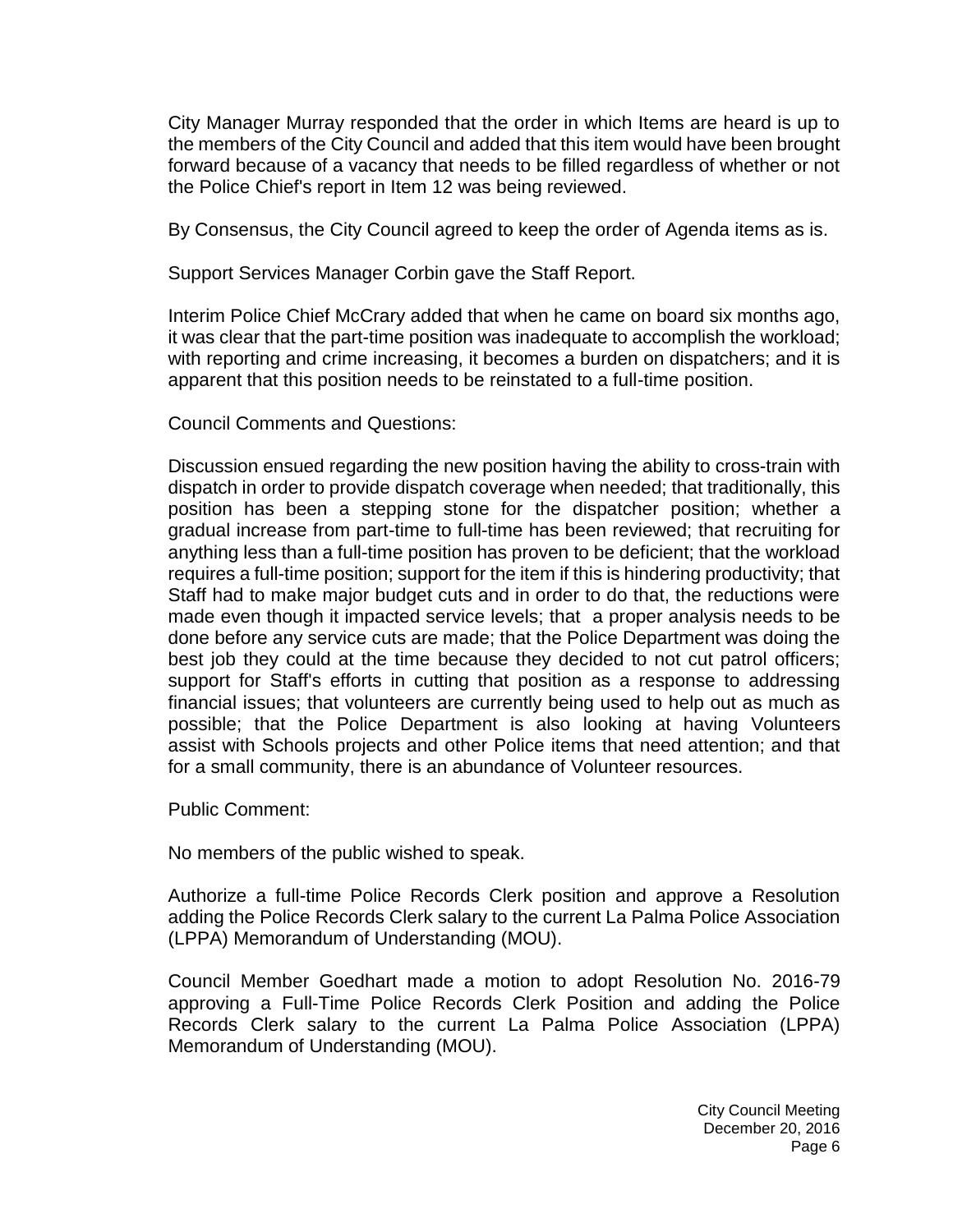The motion was seconded by Council Member Kim and carried on the following vote:

> AYES: Council Member Goedhart, Council Member Goodman, Mayor Pro Tem Hwangbo, Council Member Kim, and Mayor Steggell

- NOES: None
- 10. [Appointments to External Committees and Internal Subcommittees](http://lapalma.granicus.com/MediaPlayer.php?view_id=&clip_id=1047&meta_id=137920)

City Manager Murray introduced the Item and opened up the discussion for appointments.

By consensus, the City Council agreed to appoint Marshall Goodman as the City's representative to the California Joint Powers Insurance Authority (CJPIA) representative and Council Member Goedhart as the Alternate.

By consensus, the City Council agreed to appoint Mayor Steggell as the City's representative to the Orange County Fire Authority.

By consensus, the City Council agreed to appoint Council Member Kim as the City's representative to the Orange County Sanitation District (OCSD) Goedhart as the Alternate.

Mayor Pro Tem Hwangbo announced that he would like to tender his resignation from the Orange County Vector Control District (OCVCD) during this last year of his term as he has other commitments.

By consensus, the City Council agreed to appoint Council Member Goodman as the City's representative to the OCVCD to complete the term vacated by Mayor Pro Tem Hwangbo.

By consensus the City Council agreed to appoint Council Member Kim as the City's representative to the Municipal Water District of Orange County (MWDOC) and Mayor Steggell as the Alternate.

By consensus, the City Council agreed to appoint Mayor Steggell as the City's representative to the Orange County Library Advisory Board (OCLAB) and Council Member Goodman as the Alternate.

As Mayor Pro Tem Hwangbo is the District 18 Regional Council appointee, no action was necessary on the Southern California Association of Governments (SCAG) item.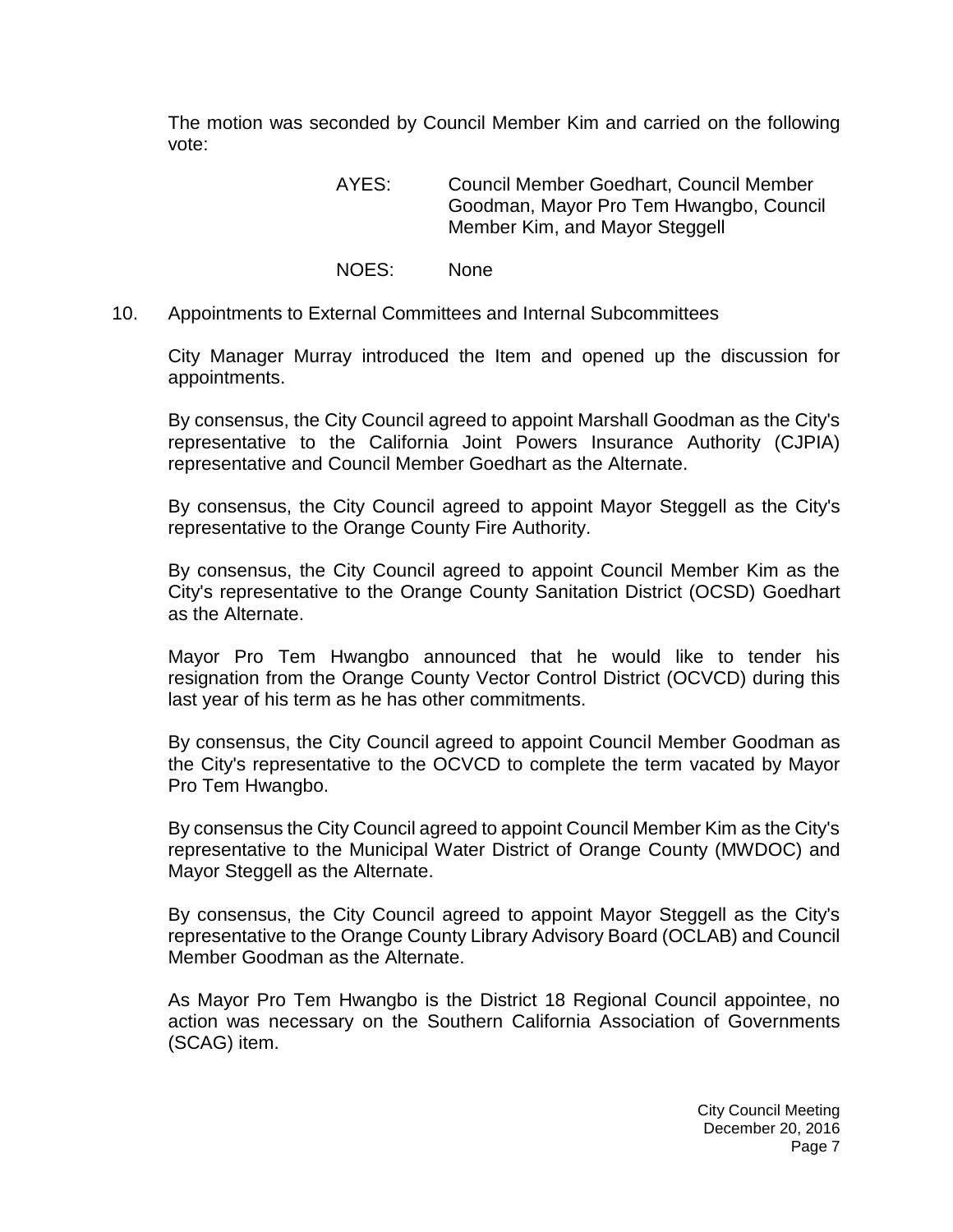By consensus, the City Council agreed to appoint Mayor Steggell and Mayor Pro Tem Hwangbo as representatives to the City's Business Task Force.

By consensus, the City Council agreed to keep current appointments, Council Member Goedhart and Council Member Kim as the City's Public School Liaison.

Discussion ensued regarding support for having the entire City Council conduct the Citizen Committee interviews and participate in the appointments for the Citizen Committees; that previously, the City Council decided to designate individuals to conduct the selection instead of the entire Council; and that if the decision is to have all members involved in the selection process, it would require an amendment to the City Council Policies.

By consensus, the City Council agreed to have all City Council members involved in the Citizen Committee selection. City Manager Murray indicated that staff would bring back an update to the Council Policy to reflect this change at a future meeting.

City Manager Murray stated that the Student Recognition Awards budget has been eliminated for the past two fiscal years, but was left as an alternative in case the City Council decided to reinstate it.

- a) Appoint Representatives and Alternates, where appropriate, to the various External and Internal Committees.
- b) Adopt a Resolution designating and appointing a Representative to the Orange County Fire Authority's Board of Directors.

Mayor Pro Tem Hwangbo made a motion to appoint Representatives and Alternatives as discussed and adopt Resolution No. 2016-80 designating and appointing Mayor Steggell as the City's Representative to the Orange County Fire Authority's Board of Directors.

The motion was seconded by Council Member Kim and carried on the following vote:

> AYES: Council Member Goedhart, Council Member Goodman, Mayor Pro Tem Hwangbo, Council Member Kim, and Mayor Steggell

NOES: None

11. Council Member Request: [Support of SB 52 \(Newman\) Pupil Attendance:](http://lapalma.granicus.com/MediaPlayer.php?view_id=&clip_id=1047&meta_id=137925)  [Interdistrict Transfers](http://lapalma.granicus.com/MediaPlayer.php?view_id=&clip_id=1047&meta_id=137925)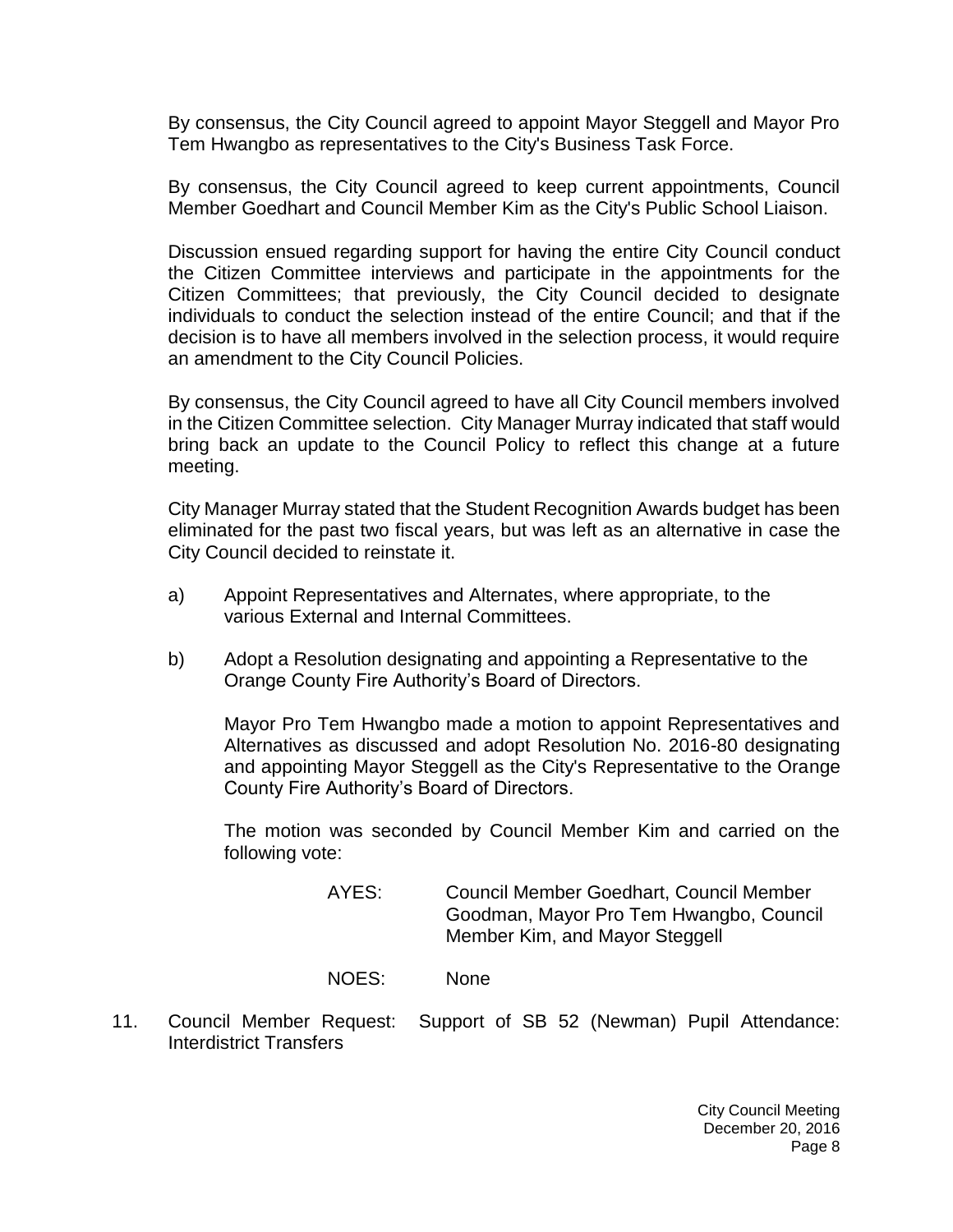Council Member Goedhart introduced the Item; discussed that the City introduced legislation to the state to allow consideration of becoming a district of choice through Assembly Bill 523; the history behind AB 523; that newly elected Senator Josh Newman introduced SB52 to extend the district of choice issue to June 2022; and suggested support for this bill.

Consider the Council Member's request and adopt a Resolution in Support of Senate Bill 52.

Council Member Goedhart made a motion to adopt Resolution No. 2016-81 approving support of SB 52 (Newman) Pupil Attendance: Interdistrict Transfers

The motion was seconded by Council Member Kim and carried on the following vote:

- AYES: Council Member Goedhart, Council Member Goodman, Mayor Pro Tem Hwangbo, Council Member Kim, and Mayor Steggell
- NOES: None

Mayor Steggell requested to take a short recess at 8:01 p.m.

Mayor Steggell reconvened the City Council at 8:09 p.m.

12. [Police Department Assessment](http://lapalma.granicus.com/MediaPlayer.php?view_id=&clip_id=1047&meta_id=137928)

Interim Police Chief McCrary gave the Staff Report.

Discussion ensued regarding the inquiry into why there was division in such a small police department; that the lack of leadership when staff was leaving the organization and unfunding programs was part of the problem; that Staff did not have the tools to deal with the discord; and that there were basically two individuals that were trying to keep the organization operational and doing most of the work.

Interim Police Chief McCrary continued with the Staff Report.

Discussion ensued regarding that low morale in the Police Department went undetected; that City Manager Murray had detected the morale issue and was making efforts to address it when Chief McCrary came on board; that the Police Department is a paramilitary branch of public service that tends to not address issues and just work on safety; that Police Departments can function with working subgroups as teams to keep the operations going; that the issue was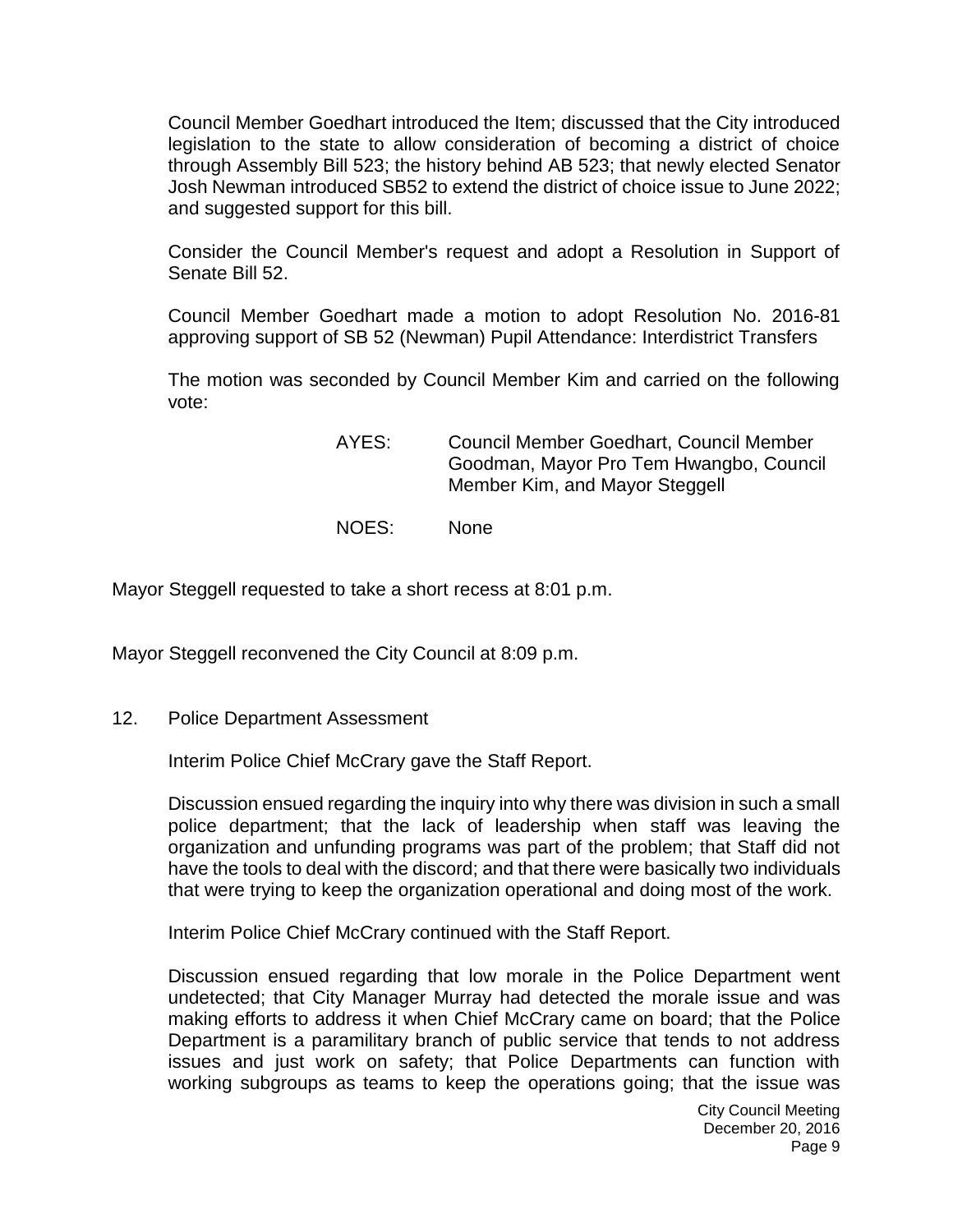identified when proper leadership came in; that Police Departments usually try to resolve their own issues; that the Spillman project was time sensitive and Staff was directed to rush the project instead of taking enough time to fully research, implement, and train for the software; and that investing in proper technology is crucial to running a smooth police organization.

Interim Chief McCrary continued with the Staff Report.

Discussion ensued regarding whether there is a need for new community minor crime report filing software; that communities that have this see a reduction in calls and a reduction in having an officer ordered out to a site to take a minor crime report; and that further evaluation needs to be conducted.

Interim Police Chief McCrary continued with the Staff Report.

Discussion ensued regarding bicycle officers versus motor officers in a small community; that motor officers are used for a traffic control and bicycles are used for direct enforcement; that the bicycle and motor officers could be used for supplementing the two patrol officer minimum requirement; support for the use of camera technology to address crime; that dispatchers can monitor the camera systems; that camera technology has an increased risk of litigation from civil liberty groups; and that the technology is still being developed and should be considered.

Interim Police Chief McCrary continued with the Staff Report.

Discussion ensued regarding the West-Comm study that was done; that Staff was unaware that the Dispatch Review Report was completed until research was conducted; and that Council would like to get a copy of that report.

Interim Police Chief McCrary continued with the Staff Report.

City Manager Murray closed the presentation and announced that prior to the Goal Setting Session at the end of this month, she would be scheduling a Special Meeting on this topic, which would allow time to digest this report and provide the City Council an opportunity to have a more in-depth discussion or ask additional questions.

Council Comments and Questions:

Discussion ensued regarding anticipation of the upcoming Special Meeting; needing more information regarding Spillman and what is still required; that Police compensation needs to be addressed and research needs to be conducted; that this is a long term subject; whether compensation can be discussed at Goal Setting meeting; support for a School Resource Officer; that it is the City's responsibility to adequately fund and support the Police Department (PD); support for contacting the School District to find out their interest level in a School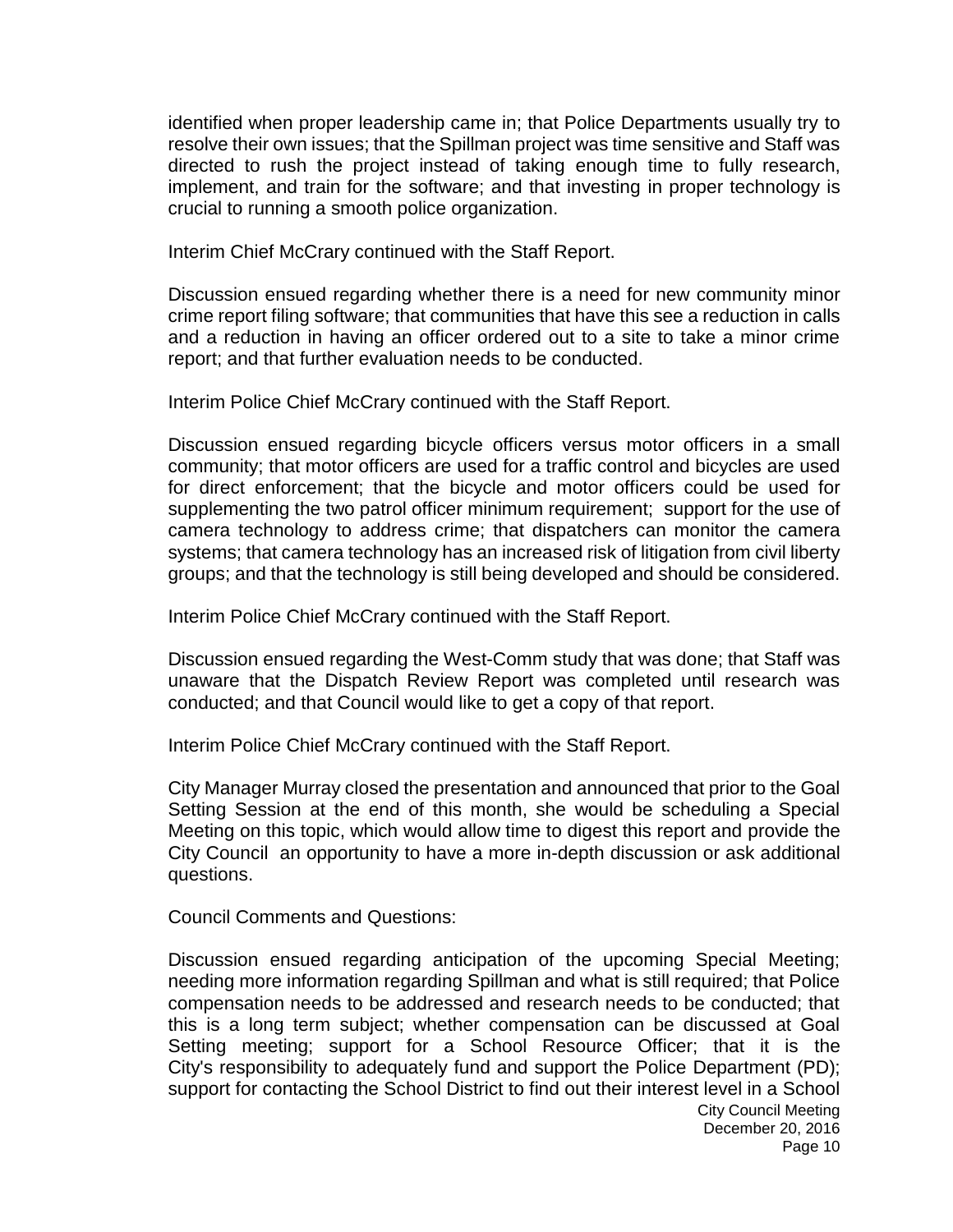Resource Officer; support for looking into a Motor Officer; support to not contract out Dispatch to West-Comm; support for the City's outstanding Management Team; appreciation of Chief McCrary's report; that time is needed to cost out the Police Department's needs and discuss them further at the Goal Setting session; that some of these concerns may be discussed during the budget process; request to get a cost for the online minor crime reporting software; support for other police resources to multitask efforts in the Police Department; request for historical data on the City's previous Motor Officer; the ability to have a more substantive discussion when the budget is being discussed; and support to the development if positions that can cover multiple duties in the Police Department.

City Manager Murray thanked Interim Police Chief McCrary for all he's done in and for the City, the Police Department, the Organization, and community.

Mayor Steggell presented Interim Police Chief Michael McCrary with a plaque in recognition of all he's done and his dedicated service to the City.

City Manager Murray announced that as a result of a long vetting process, the City has appointed Captain Terry Kim as the City's new Police Chief and announced Sergeant Ron Wilkerson's promotion to Police Captain. She closed by reporting a formal Badge Ceremony will be scheduled after the first of the year.

### [COUNCILMEMBER AB1234 REPORTS, REPORTS FROM CITY-AFFILIATED](http://lapalma.granicus.com/MediaPlayer.php?view_id=&clip_id=1047&meta_id=137947)  [COMMITTEES, AND COUNCIL REMARKS](http://lapalma.granicus.com/MediaPlayer.php?view_id=&clip_id=1047&meta_id=137947)

**Council Member Kim** attended the Holiday Tree Lighting ceremony; the annual Employee Recognition Luncheon; the OCSD Board meeting; congratulated new Police Chief Terry Kim and Police Captain Ron Wilkerson on their promotions; thanked Interim Chief McCrary for his dedicated service; and closed by wishing everyone a Merry Christmas and a Happy New Year.

**Mayor Pro Tem Hwangbo** attended the Holiday Tree Lighting ceremony; a meeting with Assemblywoman Sharon Quirk-Silva; congratulated new Police Chief Terry Kim and Police Captain Ron Wilkerson on their promotions; thanked Interim Chief McCrary for his dedicated service; and closed by wishing everyone a Merry Christmas and a Happy New Year.

**Council Member Goodman** attended the Holiday Tree Lighting ceremony; attended the Employee Recognition Luncheon; the Los Coyotes New Playground Ribbon Cutting Ceremony; conducted a ride along with Officer Josh Garcia; thanked Interim Chief McCrary for his dedicated service; congratulated Police Chief Terry Kim and Police Captain Ron Wilkerson on their promotions; and wished everyone a Merry Christmas and Happy New Year.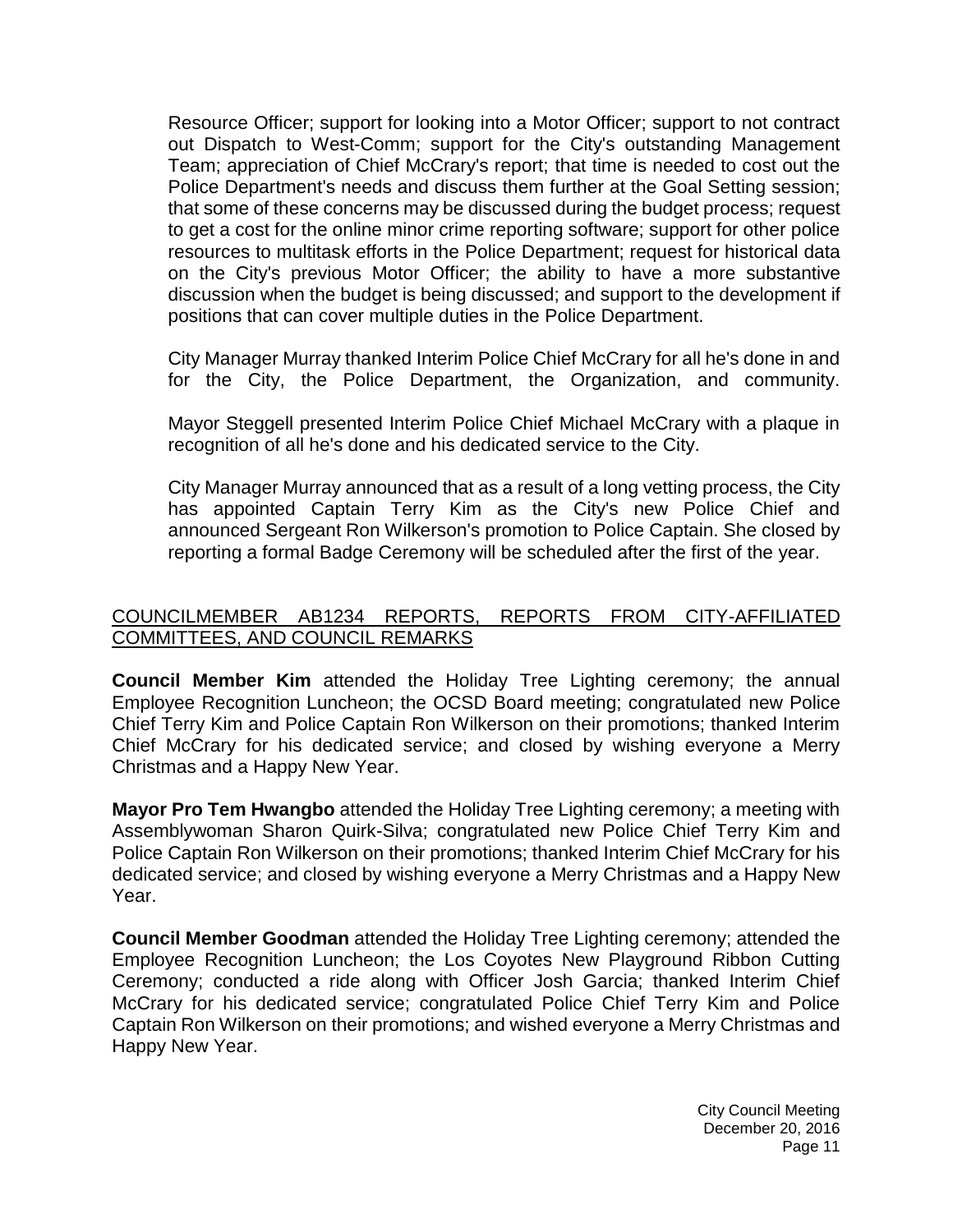**Council Member Goedhart** attended the Holiday Tree Lighting ceremony; the annual Employee Recognition Luncheon; thanked Interim Chief McCrary for his dedicated service; congratulated new Police Chief Terry Kim and Police Captain Ron Wilkerson on their promotions; and closed by wishing everyone a Merry Christmas and a Happy New Year.

**Mayor Steggell** attended the Holiday Tree Lighting ceremony; the annual Employee Recognition Luncheon; a meeting with Assemblywoman Sharon Quirk-Silva; the Los Coyotes New Playground Ribbon Cutting Ceremony; thanked Interim Chief McCrary for his dedicated service; congratulated Police Chief Terry Kim and Police Captain Ron Wilkerson on their promotions; and wished everyone a Merry Christmas and Happy New Year.

# [CITY MANAGER REMARKS](http://lapalma.granicus.com/MediaPlayer.php?view_id=&clip_id=1047&meta_id=137953)

**City Manager Murray** reminded everyone that City Administrative Offices will be closed from December 22, 2016, throughJanuary 2, 2017; that she will be out of the country over the break andthat Community Services Director Belknap will be the Acting City Manager in her absence; and wished everyone a Merry Christmas and a Happy New Year.

# [CITY ATTORNEY REMARKS](http://lapalma.granicus.com/MediaPlayer.php?view_id=&clip_id=1047&meta_id=137955)

**City Attorney Kuperberg** announced that due to a scheduling conflict, Assistant City Attorney Emily Webb will be attending the January 3 meeting on his behalf; congratulated Police Chief Terry Kim and Police Captain Ron Wilkerson on their promotions; and wished everyone a Merry Christmas, Happy Holidays, and a Happy New Year.

## [CLOSED SESSION](http://lapalma.granicus.com/MediaPlayer.php?view_id=&clip_id=1047&meta_id=137957)

## CS-1. [PUBLIC EMPLOYEE PERFORMANCE EVALUATION](http://lapalma.granicus.com/MediaPlayer.php?view_id=&clip_id=1047&meta_id=137958)

Government Code Section 54957

Position Title: City Manager

Mayor Steggell recessed to Close Session at 9:44 p.m.

Mayor Steggell reconvened the City Council in Open Session at 10:08 p.m. and announced that there were no reportable actions.